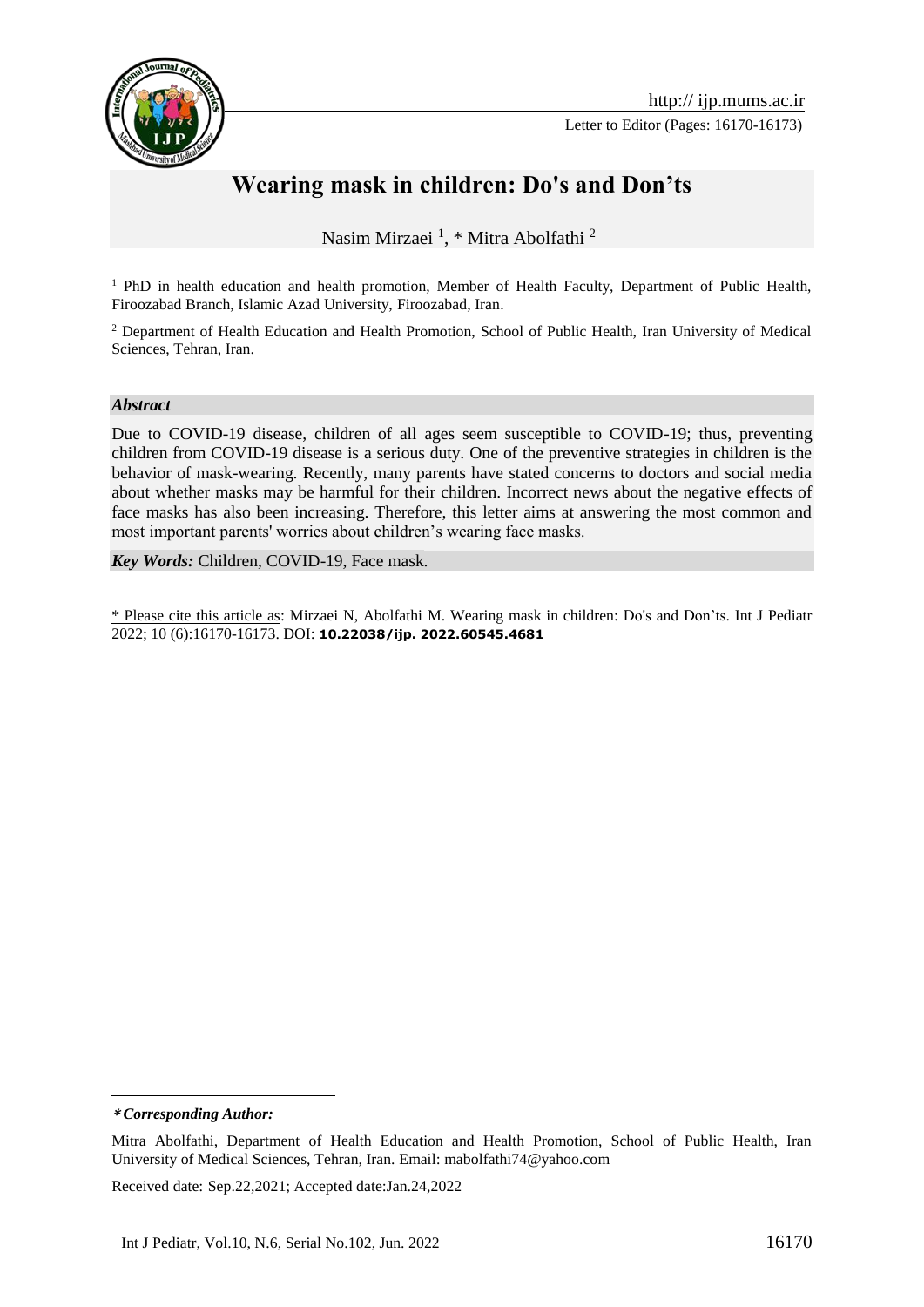## *Dear Editor,*

The number of children with COVID-19 has increased seriously. Children of all ages seem susceptible to COVID-19, and there is no impressive sex difference. Thus, preventing children from COVID-19 disease is a difficult and great duty. The simultaneous use of different preventive strategies can help children get better protected from infection; one of such strategies is the behavior of mask-wearing (1).

Despite the recommendations of WHO (World Health Organization) for the use of face masks in above-5-year-old children (2), recently, many parents have stated concerns to doctors and social media about whether masks may be harmful for their children. Incorrect news about the negative effects of face masks has also been increasing. This has contained fallacious reports about face masks causing several sickness and even deaths among children. These reports suggest that face masks may lead to increased rebreathing and accumulation of carbon dioxide, which could be discomforting or even fatal (3).

With the reopening of schools, parents' worries about mandatory mask use in children have increased. The aim of this letter is to answer the most common and most important parents' worries about children wearing face masks. Their main concerns in this regard are:

1) Is it necessary to wear a mask at school?

2) What is the best type of mask to prevent disease in children in schools?

3) Should the mask use be continued during physical activity?

4) And what is the effect of the mask on the health of the children's physiology and respiratory system?

In answer to the first question, we should say yes, wearing a mask has been proven to prevent disease transmission in children. Various studies have been conducted in different schools in this field; All of them have indicated that children who wore masks at school were less likely to get sick than those who did not wear masks (4). A meta-analysis of 26 studies reported that mask wearing in schools was associated with a decreased risk of SARS-CoV-2 infection in schools (OR: 0.52; 95% CI:  $0.35 - 0.78$ ) (5).

To answer the second and third questions, first, it is better to take a brief look at the types of masks. The most common masks currently available are: N95 masks, surgical masks, and Home-made or commercially cloth masks.

The effectiveness of the cloth masks is not fully determined, but it is well known that surgical masks can block the inhalation of large droplets and sprays. In a metaanalysis of randomized controlled trials, surgical masks were compared with N95 respirators in preventing influenza-like illnesses and laboratory-confirmed influenza. The results demonstrated that these two preventive methods were similarly effective (6). Some studies have shown that wearing N95 respirators that are designed to meet a very close facial fit and can prevent 0.3-μm particles is related with an increased effort in breathing, leading to inconvenience, fatigue, or headaches after a few hours of use. This illustrates why the use of N95 respirators is introduced only for health care workers to protect them from being exposed to infected aerosolized particles of very small size (6-7).

To answer the third question, it must be said that children have to take off their masks to breathe in fresh air after a certain amount of time, about 1hour. Furthermore, they shouldn't wear masks, especially N95, when doing exercise. According to reports in China, at least three children have died of asphyxia after physical exercise, due to wearing N95 masks during COVID -19 pandemic (1).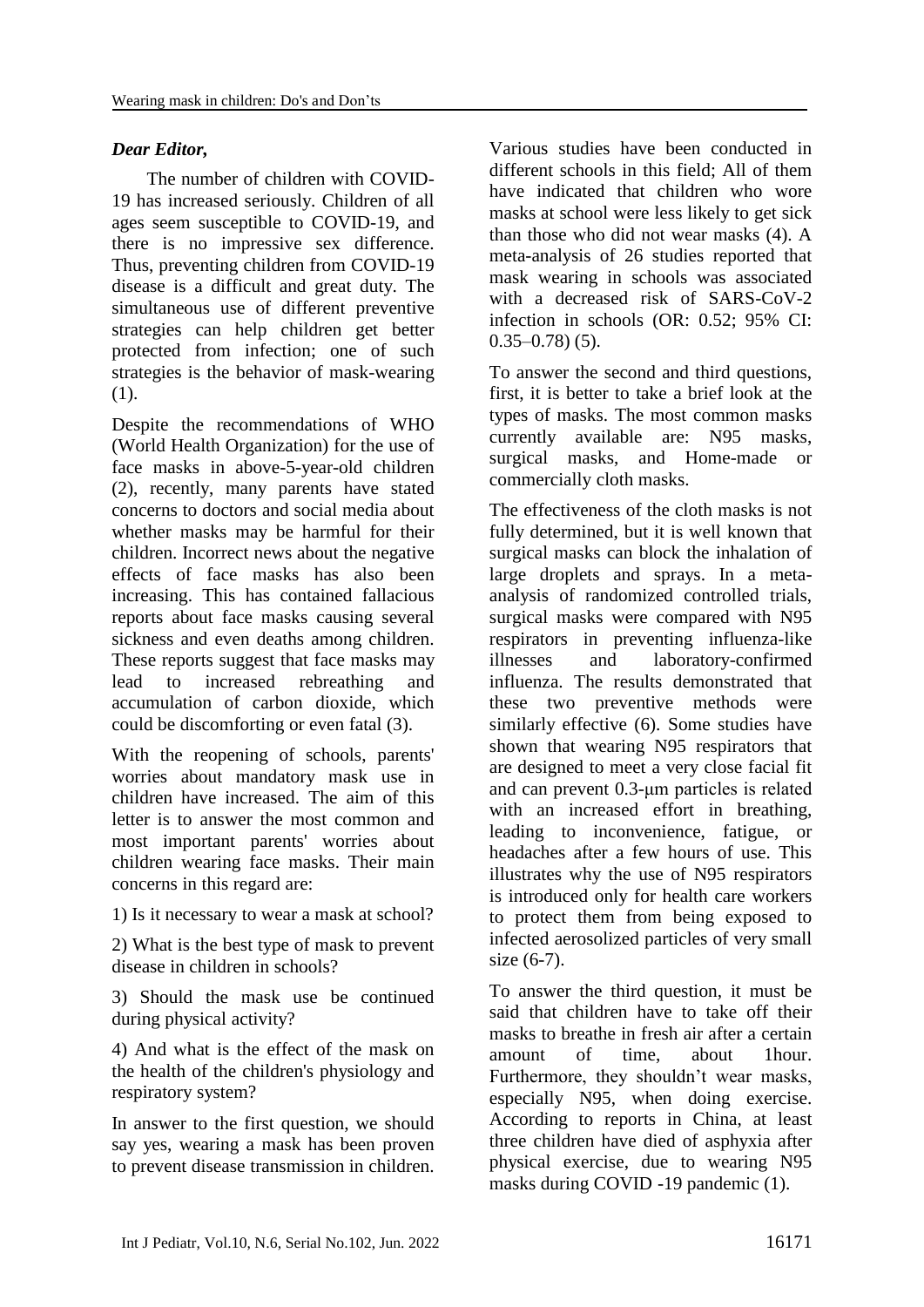As for the last question, information about the influence of commonly used face masks on physiological and respiratory parameters in children is very limited. Very few clinical studies have been performed on the effect of the face masks on the pediatric respiratory system. In a cohort study of 47 healthy children wearing or not wearing surgical masks, no significant difference was reported in median partial pressure of end-tidal CO2, O2 saturation, pulse rate or respiratory rate during 30 minutes of usual play with or without a mask (8). Similarly, in another study, it was found that the use of N95 masks could potentially cause breathing difficulties in children, if the mask does not have an exhalation valve, particularly during a physical activity (9).

Another pediatric study evaluated the specially designed pediatric N95 mask. They found that the evaluated mask (with or without MF) is safe for use in children 7 to 14 years old with no underlying medical problem and in the field of routine daily activities including brisk walking. The endpoint measure of ETCO2 showed no significant rise and the highest ETCO2 recorded for all children was 42 mmHg. It was reported that wearing a mask slightly increased the ETCO2 and FICO2 when at rest and with brisk walking. The MF was observed to effectively bring the FICO2 levels to a level comparable to that of not wearing a mask (10).

In comparison to adults, children's maximal inspiratory and expiratory pressures are lower, informing a positive correlation between biometric data and age (2). In a pre-pandemic research conducted by Lee et al, it is shown that wearing an N95 respirator leads to a 126% increase of inspiratory and a 122% increase of expiratory flow resistance. Thus, N95 respirators or FFP2 masks are recommended particularly for high-risk children (3, 11).

In general, research findings seem to support the use of surgical masks among children, especially with regard to the reopening of schools. According to the above description, we briefly conclude that wearing face masks in children is one of the most effective ways to control COVID-19. Researchers have suggested that the best type of mask among healthy children older than three years of age are the surgical masks and only children at high risk of complications are allowed to wear FFP2/N95 masks. The effectiveness of cloth masks is variable and not completely clear. Masks should not be used in children during physical exercise and respiratory problems as they may cause hypoxemia and hypercapnia. Information on the effect of commonly used masks on physiological and respiratory parameters in children has not yet been fully specified; because these studies were associated with limitations and have not been performed for a long time. Further studies are recommended about the effect of the masks in different age groups of children and over long periods of time.

At the end, it should be added that the vaccine is now available for children 5 years and older. Every eligible child should get vaccinated to protect against COVID-19 (12). Updated guidelines indicate that fully vaccinated staff and students may not require wearing masks at school; but because of the CDC forcing the use of masks on public transportation, they have to wear masks on school buses (13).

## **REFERENCES**

1. Jin K,Min J, Jin X. Re: Esposito et al.: To mask or not to mask children overcome COVID-19. European Journal of Pediatrics 2020; [https://doi.org/10.1007/s00431-020-](https://doi.org/10.1007/s00431-020-03720-6.2020) [03720-6.2020.](https://doi.org/10.1007/s00431-020-03720-6.2020)

2. World Health Organization website. [https://www.who.int/emergencies/diseases/](https://www.who.int/emergencies/diseases/novel-coronavirus-2019/question-and-answers-hub/q-a-detail/q-a-children) [novel-coronavirus-2019/question-and](https://www.who.int/emergencies/diseases/novel-coronavirus-2019/question-and-answers-hub/q-a-detail/q-a-children)[answers-hub/q-a-detail/q-a-children.](https://www.who.int/emergencies/diseases/novel-coronavirus-2019/question-and-answers-hub/q-a-detail/q-a-children)